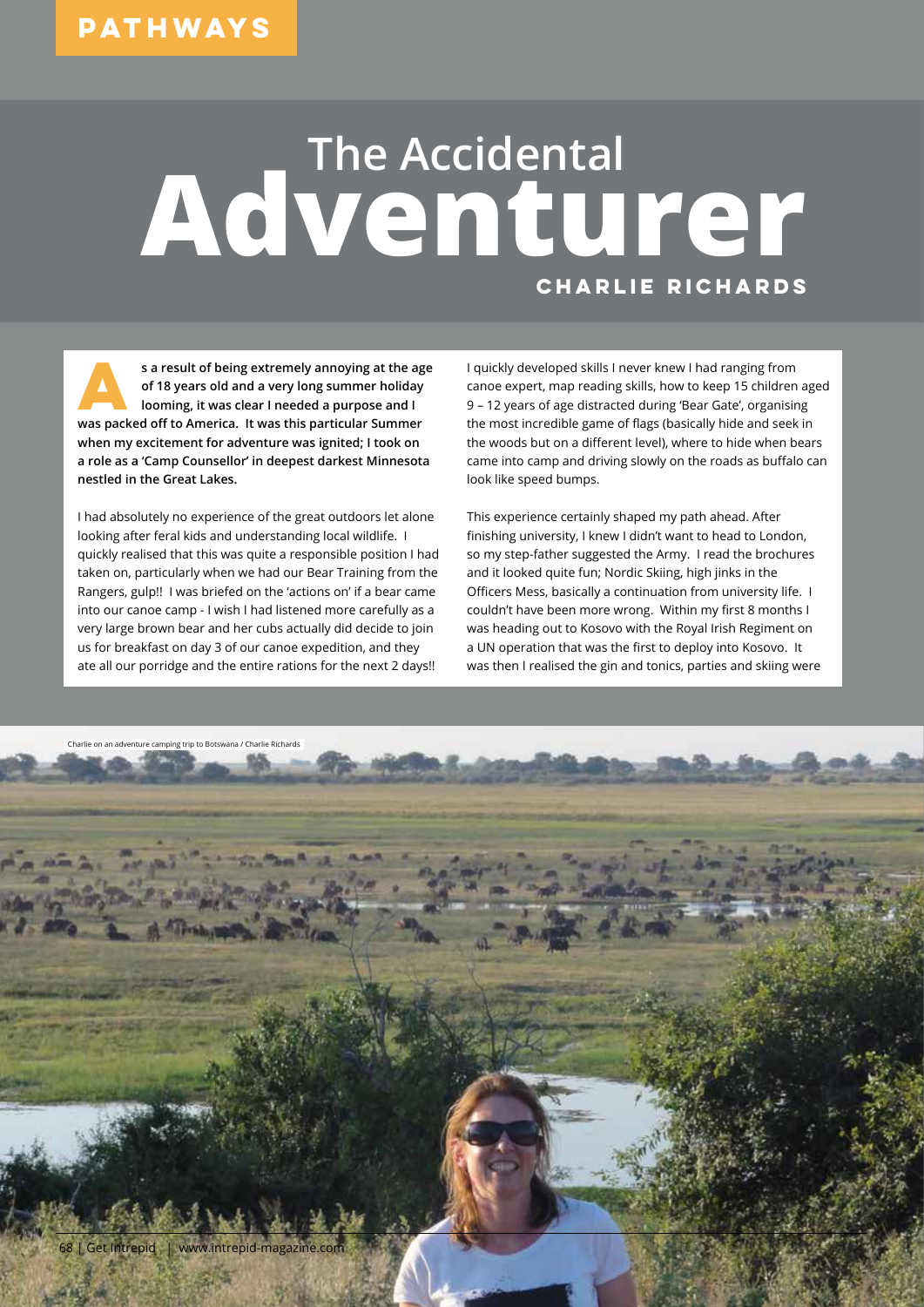Charlie on a Sampan driving lesson in Vietnam / Charlie Richards

only a small part of what I had signed up to. My travels in the Army took me all over the world and I feel privileged to have had such an interesting and life changing job surrounded by some remarkable people. Ten years later and a few tours of Kosovo, Iraq and Bosnia as well as a few jollys to Cyprus and Bavaria, I decided to say goodbye to the green and become a 'civvie'.

My next accidental experience with adventure was when I saw an advert in the local village post office recruiting for an Expedition Advisor. After organising Squadrons on operational tours, I knew I could manage planning trips to rather more exotic destinations. This role took me all over the world from the mountains of Morocco, the jungles of Borneo, rice paddy fields of Northern Vietnam, adventure camping safaris in Botswana, running large-scale military

expeditions in Nepal and awesome wildlife and projects in Uganda. I truly believe the only way to be effective at planning and delivering incredible travel is to experience it first-hand. One of my best travel moments has got to be chimp tracking in Uganda through thick forest, heading out with forest trackers in anticipation of finding a troop. After 3 long and sweaty hours and only seeing a centipede, I was thrilled to hear the high pitched, shrill calls as a troop ran right in front of me. I am sure I heard them laughing as one of their fruit skins (thrown from the tree tops) narrowly missed my head. My weirdest experience was having dinner on an adventure camping safari in Botswana and being surrounded by 10 hyenas waiting to join us for pudding!!

My favourite place has to be the High Atlas Mountains